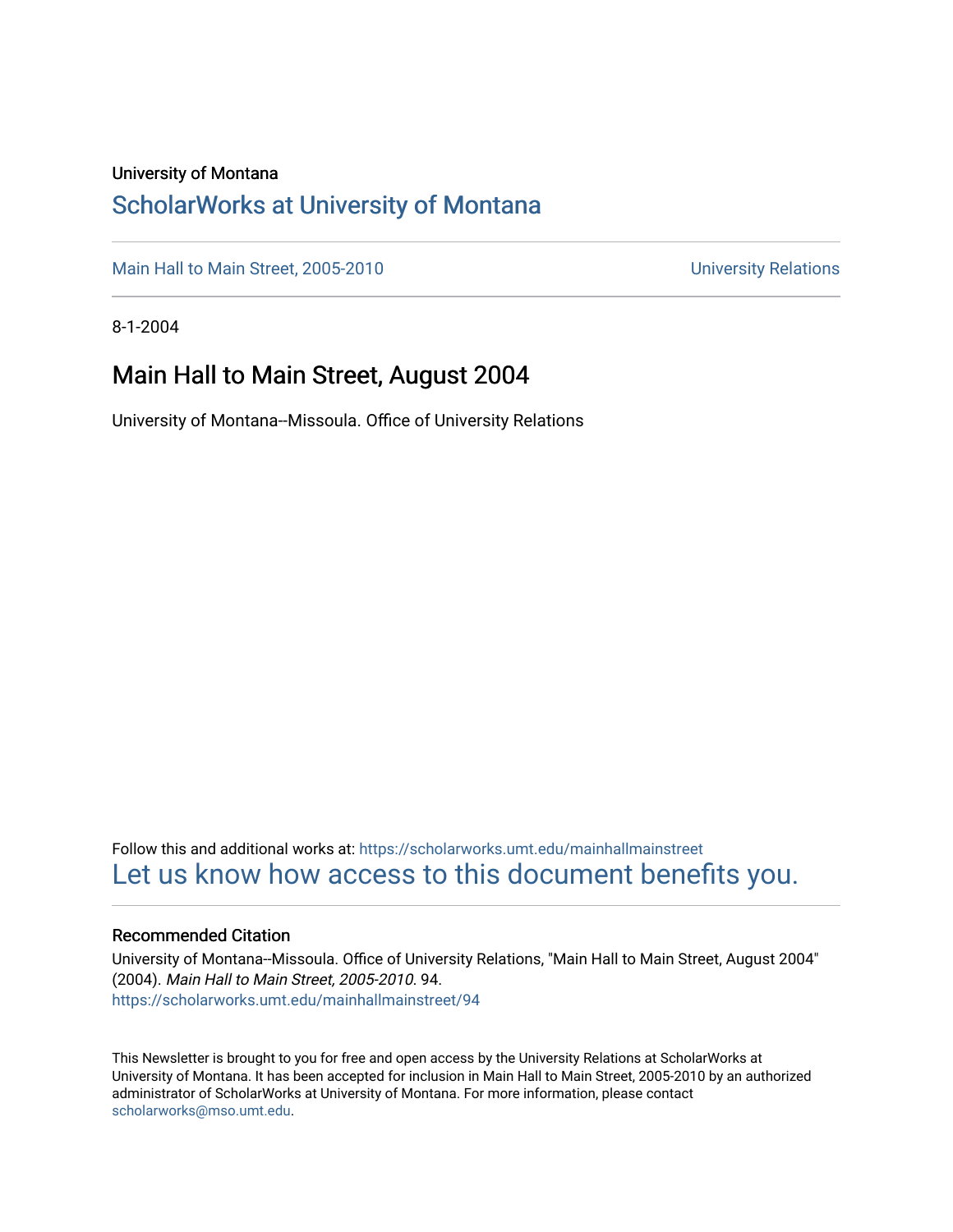

Painting loaned to UM museum

of Art and Culture at<br>The University of<br>Montana has received an art<br>loan from a private collector he Montana Museum of Art and Culture at The University of loan from a private collector.

The lender, who wishes to remain anonymous, has loaned the painting "Landscape of an Armchair" by Willem de Kooning. The abstract painting was finished in 1971 and, characteristic of de Kooning's 1970s paintings, features bold brush strokes and richly diverse colors. The painting is hanging in the lobby of the President's Office in Main Hall.

De Kooning, who died in 1997, was one of the

pioneers of abstract expressionism a movement that brought American art to the forefront of international attention — and has been acknowledged as one of the most influential painters of the 20th century.

This loan is a great opportunity for the University and the Montana Museum of Art and Culture to present major works of modern and postmodern art to the public," said Manuela Well-Off-Man, the museum's

curator. 'This lender wants to establish



**Workers hang the abstractpainting in the President's Office.**

a long-term relationship with the museum, which is exactly what we are looking for as we work to establish quality art programming and continuity in art programs. Hopefully, this loan will lead to others in the future.

'These loans are especially exciting for our students, who will be able to study original works of art by important artists," she said.

The public can view the painting in the President's Office lobby from 8 a.m. to 5 p.m. Monday through Friday until Oct. 31. Call Well-Off-Man at (406) 243-2019 for information. &

## Art auction on the way

u. saturuay<br>Ilroom. n other art news, the Montana Museum of Art and Culture will hold its annual auction at 5:30 p.m. Saturday, Oct; 30, in the University Center

The fund-raiser will feature many unique works by noted artists, such as the bronze coyote mask by American Indian sculptor Lillian Pitt pictured left. Mark your calendar!

# U-system promotes economicinitiatives

Higher Education and the<br>
Governor's Office of Economic<br>
Opportunity teamed up recently to lead<br>
mublic discussions in Missoula and he Office of the Commissioner of Higher Education and the Governor's Office of Economic public discussions in Missoula and Kalispell on six Montana University System proposals designed to improve the state's economy.

The discussions were led by Sheila Stearns, commissioner of higher education, and Dave Gibson, the governor's chief business officer.

The proposals address better workforce training, improved distance learning, stronger higher educationbusiness partnerships, greater access to post-secondary education for all Montanans, more significant collaboration between the Montana University System and government leaders, and increased promotion of the state as a tourist and business destination.

These proposals, collectively referred to as a Program for Shared Leadership to Improve the Montana Economy, represent the university system's initiatives for the 2005 Legislative session. Information about them is available online at [www.montana.edu/wwwbor/](http://www.montana.edu/wwwbor/) SharedLeadInfo.htm. For more information, call (406) 243-2311.

## UM Dining Services wins national award

the ultimate professional tribute in<br>college and university culinary<br>arts by winning the 2004 Loyal E.<br>Horton Grand Prize in the "Gatering. M's Dining Services has earned the ultimate professional tribute in **L**college and university culinary Horton Grand Prize in the "Catering-Special Event" category from the National Association of College and University Food Services.

The department was recognized for its work with the 12th Annual Cowboy Ball, a fund-raising dinner for UM's rodeo team.

Named for a NACUFS founder, the Loyal E. Horton award salutes the most successful ideas in menus, special event planning and dining concepts. &

The Discavery Continues at The University of Montana